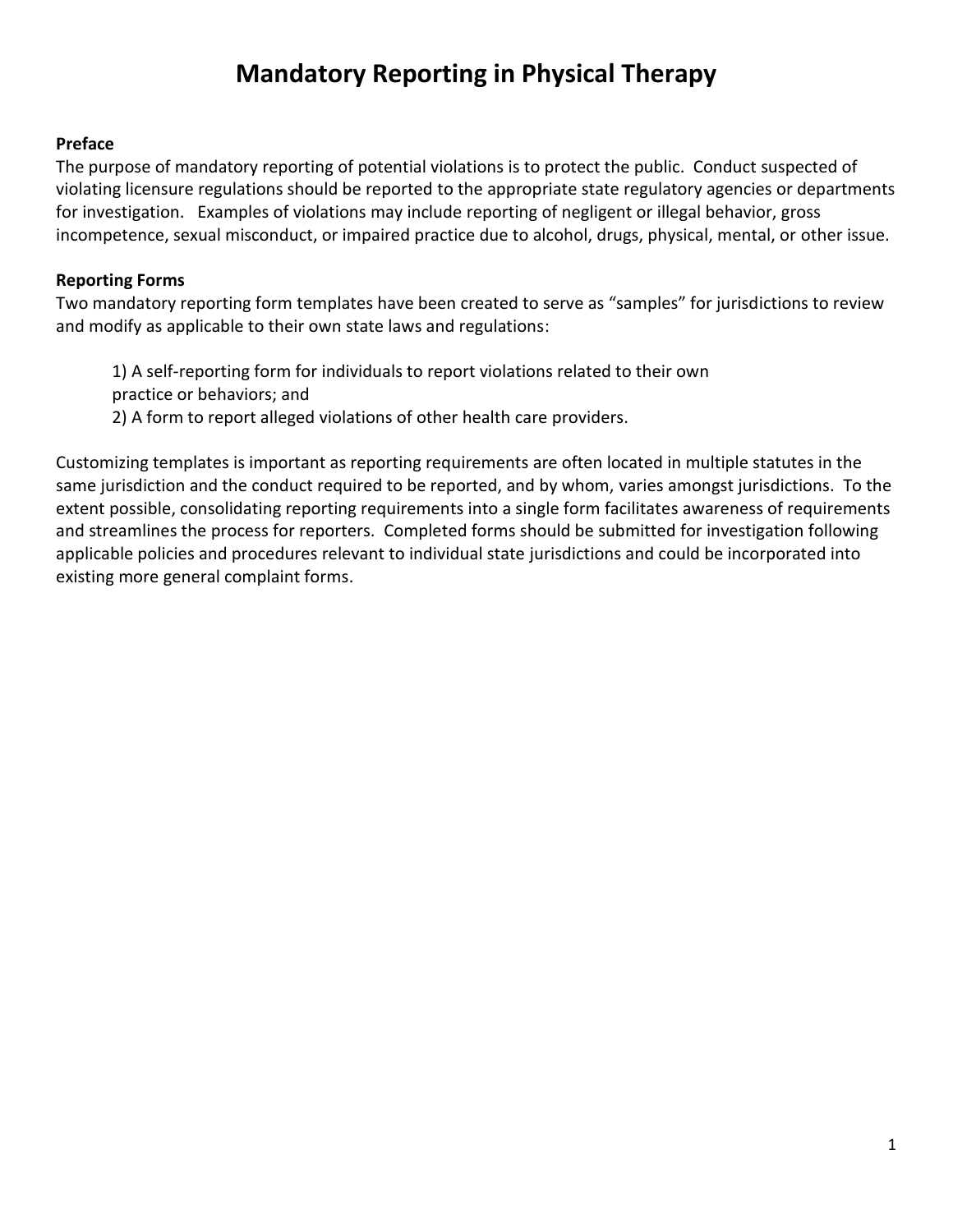# **Licensed Health Professional Mandatory Self-Reporting Form**

*\* This form is for self-reporting only. Please do not use to report other health professionals.*

**Submit completed report to the (appropriate regulatory agency-**customize with appropriate information) **in your jurisdiction. [Or if online form, identify which agency is receiving this form]**

**Licensed Professional Being Self-Reported (Your Information):**

| <b>Preferred method of contact:</b> |
|-------------------------------------|
| $\Box$ Mailing Address              |
| $\Box$ Phone                        |
| $\Box$ Email Address                |
|                                     |

**List the profession and license number for each professional license, certificate, or registration you hold in any jurisdiction, including all Compact Privileges:** 

**\_\_\_\_\_\_\_\_\_\_\_\_\_\_\_\_\_\_\_\_\_\_\_\_\_\_\_\_\_\_\_\_\_\_\_\_\_\_\_\_\_\_\_\_\_\_\_\_\_\_\_\_\_\_\_\_\_\_\_\_\_\_\_\_\_\_\_\_\_\_\_\_\_\_\_\_\_\_**

**\_\_\_\_\_\_\_\_\_\_\_\_\_\_\_\_\_\_\_\_\_\_\_\_\_\_\_\_\_\_\_\_\_\_\_\_\_\_\_\_\_\_\_\_\_\_\_\_\_\_\_\_\_\_\_\_\_\_\_\_\_\_\_\_\_\_\_\_\_\_\_\_\_\_\_\_\_\_**

**\_\_\_\_\_\_\_\_\_\_\_\_\_\_\_\_\_\_\_\_\_\_\_\_\_\_\_\_\_\_\_\_\_\_\_\_\_\_\_\_\_\_\_\_\_\_\_\_\_\_\_\_\_\_\_\_\_\_\_\_\_\_\_\_\_\_\_\_\_\_\_\_\_\_\_\_\_\_**

**\_\_\_\_\_\_\_\_\_\_\_\_\_\_\_\_\_\_\_\_\_\_\_\_\_\_\_\_\_\_\_\_\_\_\_\_\_\_\_\_\_\_\_\_\_\_\_\_\_\_\_\_\_\_\_\_\_\_\_\_\_\_\_\_\_\_\_\_\_\_\_\_\_\_\_\_\_\_**

**\_\_\_\_\_\_\_\_\_\_\_\_\_\_\_\_\_\_\_\_\_\_\_\_\_\_\_\_\_\_\_\_\_\_\_\_\_\_\_\_\_\_\_\_\_\_\_\_\_\_\_\_\_\_\_\_\_\_\_\_\_\_\_\_\_\_\_\_\_\_\_\_\_\_\_\_\_\_**

**List all facilities, boards, associations, jurisdictions, or locations where you work as a physical therapy provider or with which you are affiliated:**